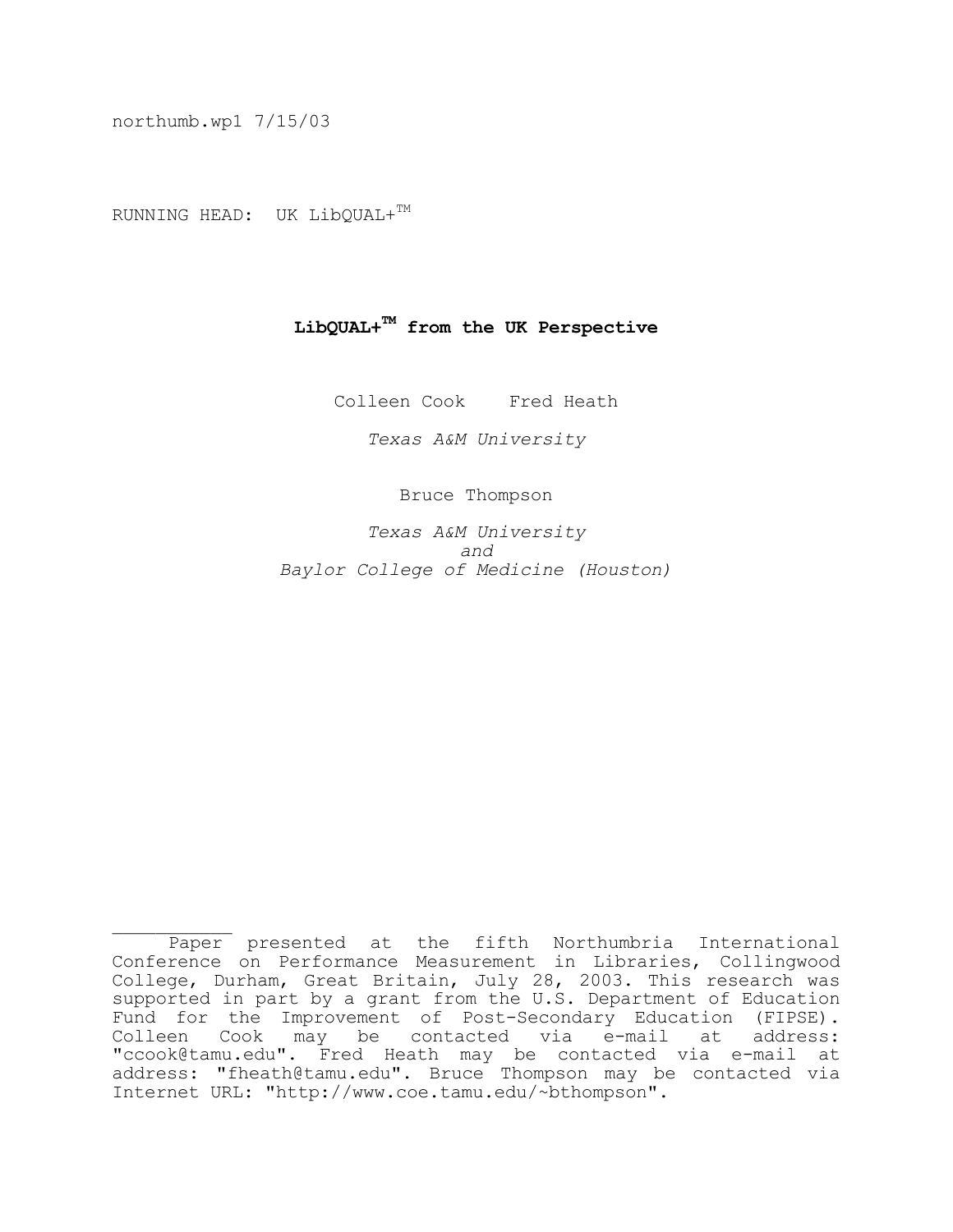UK LibOUAL+ $TM -2-$ 

 $LibQUAL+^{TM}$  is a research partnership between the Association of Research Libraries (ARL) and the Texas A&M University (TAMU) Libraries to develop a program of systematic service quality assessment from the library user perspective. In its third and final year of a grant from the U.S. Department of Education's Fund for the Improvement of Post-Secondary Education (FIPSE), LibQUAL+ $^{TM}$ , a web-delivered survey, was distributed to randomly a web-delivered survey, was distributed to randomly selected potential library users at more than 300, mostly academic institutions, in North America, the United Kingdom and the Netherlands in the spring of 2003.

 Given the large number and diversity of participating  $institutions$ , the  $2003$  LibQUAL+ $TM$  implementation offers the opportunity to address questions of transferability of the LibQUAL+TM instrument and process across libraries of varying sizes and types. Because over 20 institutions from the UK and one from the Netherlands participated in the spring run of 2003, it is also now possible to gain an understanding into the applicability of LibQUAL+<sup>TM</sup> across different national contexts. Brief History of LibQUAL+TM

The history of LibQUAL+<sup>TM</sup> has been documented in various locations (cf. Cook, Heath & Thompson, in press; Cook, Heath, B. Thompson & R.L. Thompson, 2001a, 2001b; Snyder, 2002). Six aspects of this history are particularly relevant.

- 1. LibQUAL+TM is only one of 11 different ways to listen to customers, called a "total market survey" (Berry, 1995). Berry (1995) recommended using multiple listening methods, and emphasized that "Ongoing data collection... is a necessity. Transactional survey, total market surveys, and employee research should always be included" (p. 54, emphasis added).
	- 2. LibQUAL+<sup>TM</sup> was modeled on the 22-item SERVQUAL tool developed by Parasuraman, Berry and Zeithaml (1991; Parasuraman, Zeithaml and Berry, 1985, 1994; Zeithaml, Parasuraman and<br>Berry, 1990). SERVQUAL has been used in over 100 1990). SERVQUAL has been used in over dissertations and more than 1,000 journal articles. However, SERVQUAL has been shown to measure some issues not particularly relevant in libraries (e.g., clothing of library staff), and to not measure some issues of considerable interest to library users (cf. Cook & Thompson, 2000a, 2000b).
	- 3. The final 22 LibQUAL+ $^{TM}$  items were developed through several iterations of quantitative studies involving a larger pool of 56 items. These 56 items were themselves identified following qualitative research interviews with library student and faculty users at several different universities (cf. Cook & Heath, 2001).
	- 4. In conducting service quality assessments, it is absolutely critical to demonstrate that the assessment scores measure something (as against nothing). Scores measure nothing when they are random. In psychometrics, the property of data measuring something is called "reliability" (Thompson, 2002; Thompson & Vacha-Haase, 2000). In previous administrations,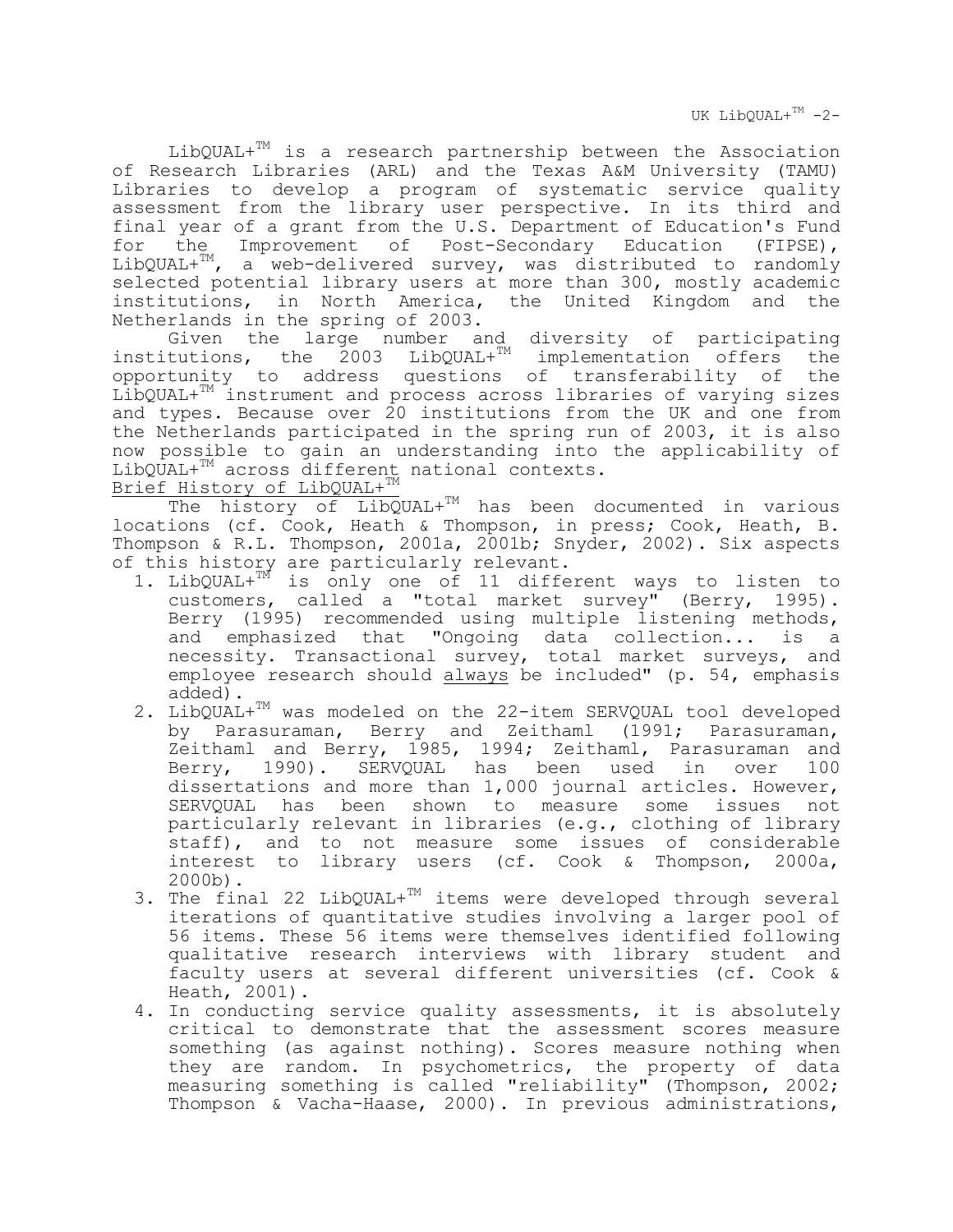UK LibOUAL+ $TM -3-$ 

LibQUAL+TM scores have been repeatedly shown to be reliable (Cook, Heath, B. Thompson & R.L. Thompson, 2001; Cook & Thompson, 2001; Thompson & Cook, 2002; Thompson, Cook & Heath, in press; B. Thompson, Cook & R.L. Thompson, 2002).

- 5. Even when assessment scores are demonstrated to be reliable, it additionally must be shown that the scores measures the intended constructs. In psychometrics, the property of data measuring the intended something is called "validity" (Thompson, 2002). A primary tool is such proofs involves the statistical method called factor analysis (Thompson, in press). Various methods have been employed in prior studies suggesting that LibQUAL+TM scores are valid (cf. Cook, Heath & Thompson, 2001; Heath, Cook, Kyrillidou & Thompson, 2002; Thompson, Cook & Heath, 2001, 2003).
- 6. There are two primary ways to interpret  $LibQUAL+^{TM}$ . First, scores on perceptions may be compared against scores on what is reported to be minimally acceptable service, and what is reported to be desired service; this is called the "zones of tolerance" interpretation framework (cf. Cook, Heath & Thompson, 2003).

Second, statistical norms may be used to characterize<br>ally what percentage of users or of institutions factually what percentage of users or of generated lower perception ratings. Because so many tens of thousands of users, and so many hundreds of institutions have participated in LibQUAL+TM, norms tables have been generated for the protocol (Cook, Heath & Thompson, 2002). Norms are not possible when only local survey data are collected.

Purpose of the Present Study

 The present study focused on data collected from Great Britain and Scotland in the spring of 2003. Wording of some of the 22 items was altered to conform with contemporary language usage in the United Kingdom. For example, in the British English version of the protocol, "library staff" was substituted for "employees."

 The present study was conducted to address two research questions:

- 1. Did LibQUAL+<sup>TM</sup> generate reliable scores in the United Kingdom administration?, and
- 2. Did LibQUAL+TM generate apparently valid scores in the United Kingdom administration?

Results

Table 1 presents Cronbach  $\alpha$  coefficients for scores on the three LibQUAL+TM subscales and the total scores. For comparative purposes, results are also presented for the American English and the French administrations.

### $\mathcal{L}_\text{max} = \mathcal{L}_\text{max} = \mathcal{L}_\text{max} = \mathcal{L}_\text{max} = \mathcal{L}_\text{max} = \mathcal{L}_\text{max} = \mathcal{L}_\text{max}$ INSERT TABLE 1 ABOUT HERE.

 $\mathcal{L}_\text{max} = \mathcal{L}_\text{max} = \mathcal{L}_\text{max} = \mathcal{L}_\text{max} = \mathcal{L}_\text{max} = \mathcal{L}_\text{max} = \mathcal{L}_\text{max}$ Table 2 presents item analysis statistics for these data. Thompson and Levitov (1985) provide an explanation of these statistics.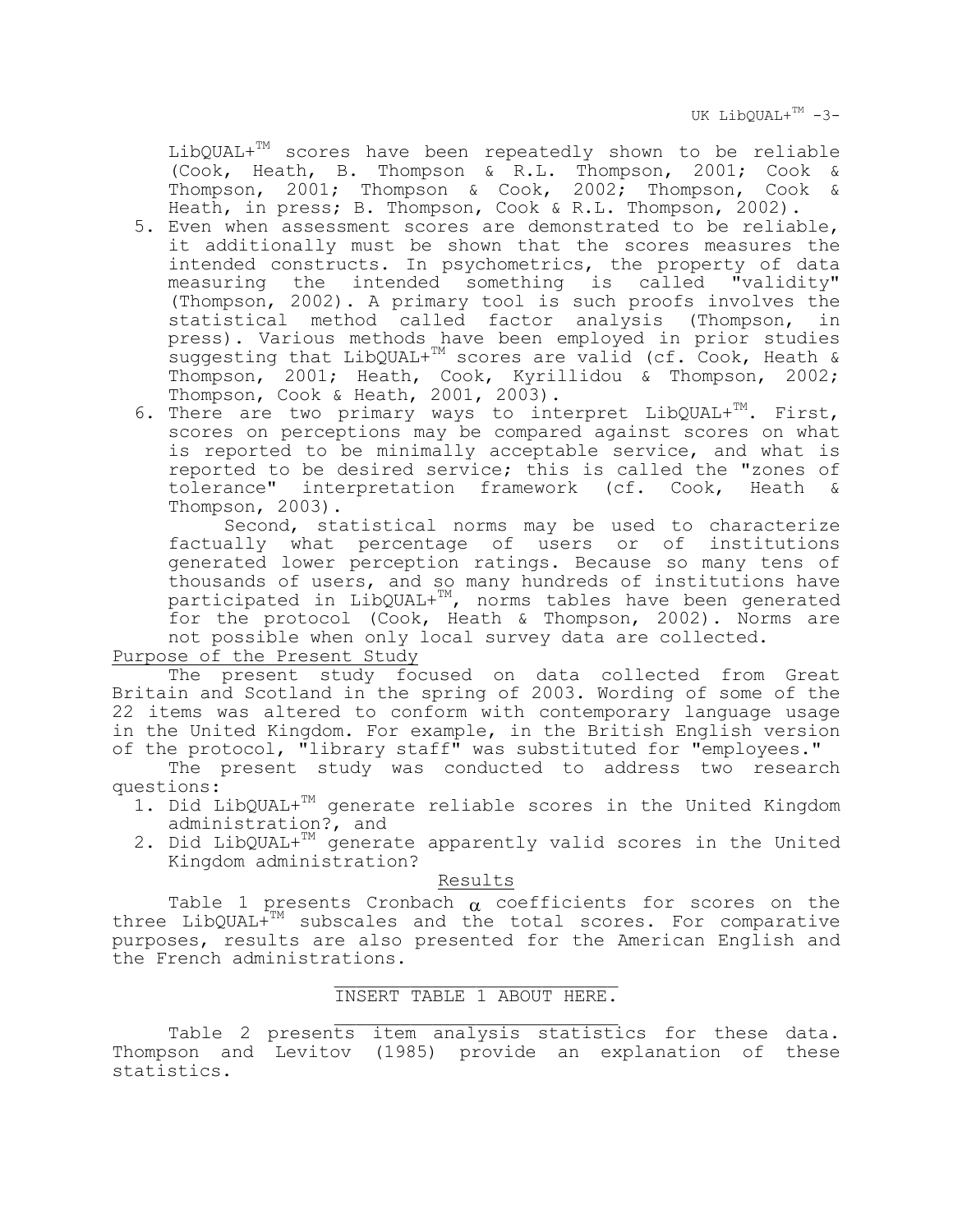### $\mathcal{L}_\text{max} = \mathcal{L}_\text{max} = \mathcal{L}_\text{max} = \mathcal{L}_\text{max} = \mathcal{L}_\text{max} = \mathcal{L}_\text{max} = \mathcal{L}_\text{max}$ INSERT TABLE 2 ABOUT HERE.

 $\mathcal{L}_\text{max} = \mathcal{L}_\text{max} = \mathcal{L}_\text{max} = \mathcal{L}_\text{max} = \mathcal{L}_\text{max} = \mathcal{L}_\text{max} = \mathcal{L}_\text{max}$ 

 $\mathcal{L}_\text{max} = \mathcal{L}_\text{max} = \mathcal{L}_\text{max} = \mathcal{L}_\text{max} = \mathcal{L}_\text{max} = \mathcal{L}_\text{max} = \mathcal{L}_\text{max}$ 

 Table 3 presents the pattern/structure coefficients from a principal components analysis of the data. Thompson (in press) provides an explanation of these methods.

#### $\mathcal{L}_\text{max} = \mathcal{L}_\text{max} = \mathcal{L}_\text{max} = \mathcal{L}_\text{max} = \mathcal{L}_\text{max} = \mathcal{L}_\text{max} = \mathcal{L}_\text{max}$ INSERT TABLE 3 ABOUT HERE.

## **Discussion**

 As A. Parasuraman said in at a recent training session on SERVQUAL and LibQUAL+ $^{TM}$  at the January 2003 American Library Association Midwinter Meeting in Philadelphia, "LibQUAL+TM is not just a survey. It is a tool to advance internal change based on information." Although the widespread use of such a protocol may by itself be transformational as regards the culture of assessment within libraries, it is also important to establish that  $LibQUAL+^{TM}$ scores have reasonable psychometric integrity across a wide array of settings. The present results are again supportive of the integrity of protocol results, notwithstanding language changes in selected items.

That librarians find  $LibQUAL+^{TM}$  useful in improving service quality has been documented (cf. Cook, 2002; Cook, Heath & Thompson, in press). But it is important to establish that librarians indeed should be relying on these scores for their quality improvement endeavors. Thus, the present results are encouraging.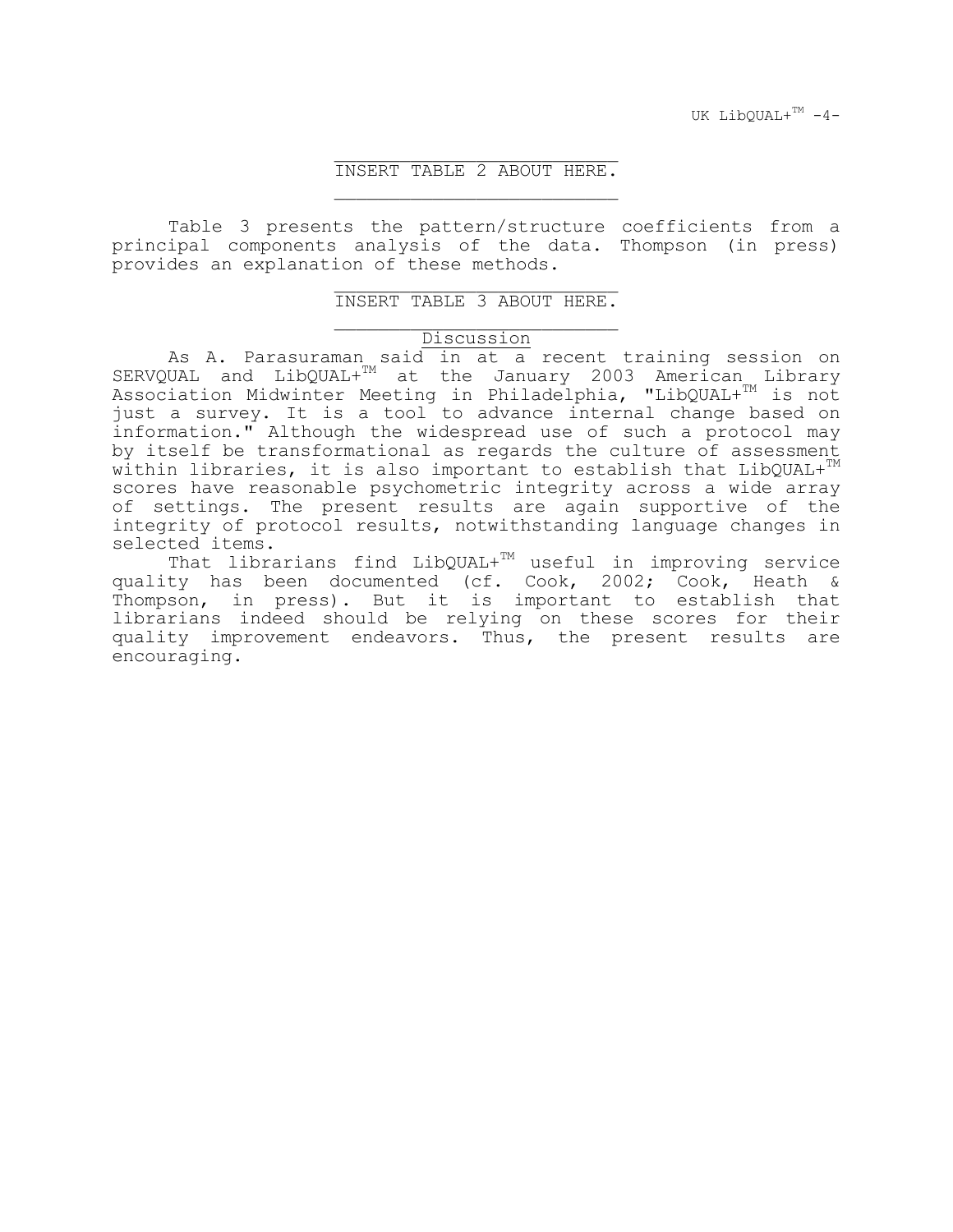References

- Berry, L.L. (1995). On great service: A framework for action. New York: The Free Press.
- Cook, C. (Guest Ed.). (2002). The maturation of assessment in academic libraries: The role of LibQUAL+<sup>TM</sup> (special issue). Performance Measurement and Metrics, 3(2), 34-112.
- Cook, C., & Heath, F. (2001). Users' perceptions of library service quality: A "LibQUAL+<sup>TM</sup>" qualitative study. Library Trends, 49, 548-584.
- Cook, C., Heath, F., & Thompson, B. (2001). Users' hierarchical perspectives on library service quality: A "LibQUAL+ $^{TM}$ " study. College and Research Libraries, 62, 147-153.
- Cook, C., Heath, F. & Thompson, B. (2002). Score norms for improving library service quality: A LibQUAL+<sup>TM</sup> study. portal: Libraries and the Academy, 2, 13-26.
- Cook, C., Heath, F. & Thompson, B. (2003). "Zones of tolerance" in  $perceptions$  of library service quality: A LibQUAL+ $^{TM}$  study. portal: Libraries and the Academy, 3, 113-123.
- Cook, C., Heath, F. & Thompson, B. (in press). Improving service quality in libraries: LibQUAL+TM. Washington, DC: Association of Research Libraries. (International Standard Book Number 0-918006-96-1)
- Cook, C., & Heath, F., Thompson, B., & Thompson, R.L. (2001a).  $LibQUAL+^{TM}$ : Service quality assessment in research libraries. IFLA Journal, 4, 264-268.
- Cook, C., Heath, F., Thompson, B., & Thompson, R.L. (2001b). The search for new measures: The ARL "LibQUAL+<sup>TM</sup>" study--a preliminary report. <u>portal: Libraries and the Academy</u>, <u>1</u>,<br>103-112.
- Cook, C., Heath, F., Thompson, R.L. & Thompson, B. (2001). Score reliability in Web- or Internet-based surveys: Unnumbered graphic rating scales versus Likert-type scales. Educational and Psychological Measurement, 61, 697-706.
- Cook, C., & Thompson, B. (2000a). Higher-order factor analytic perspectives on users' perceptions of library service quality. Library Information Science Research, 22, 393-404.
- Cook, C., & Thompson, B. (2000b). Reliability and validity of SERVQUAL scores used to evaluate perceptions of library service quality. Journal of Academic Librarianship, 26, 248-258.
- Cook, C., & Thompson, B. (2001). Psychometric properties of scores from the Web-based LibQUAL+<sup>TM</sup> study of perceptions of library service quality. Library Trends,  $49$ , 585-604.
- Heath, F., Cook, C., Kyrillidou, M., & Thompson, B. (2002). ARL Index and other validity correlates of  $LipQUAL+^{TM}$  scores. portal: Libraries and the Academy, 2, 27-42.
- Parasuraman, A., Berry, L.L. & Zeithaml, V.A. (1991). Refinement and reassessment of the SERVQUAL scale. Journal of Retailing, 67, 420-450.
- Parasuraman, A., Zeithaml, V.A., & Berry, L.L. (1985). A conceptual model of service quality and its implications for future research. Journal of Marketing, 70, 41-50.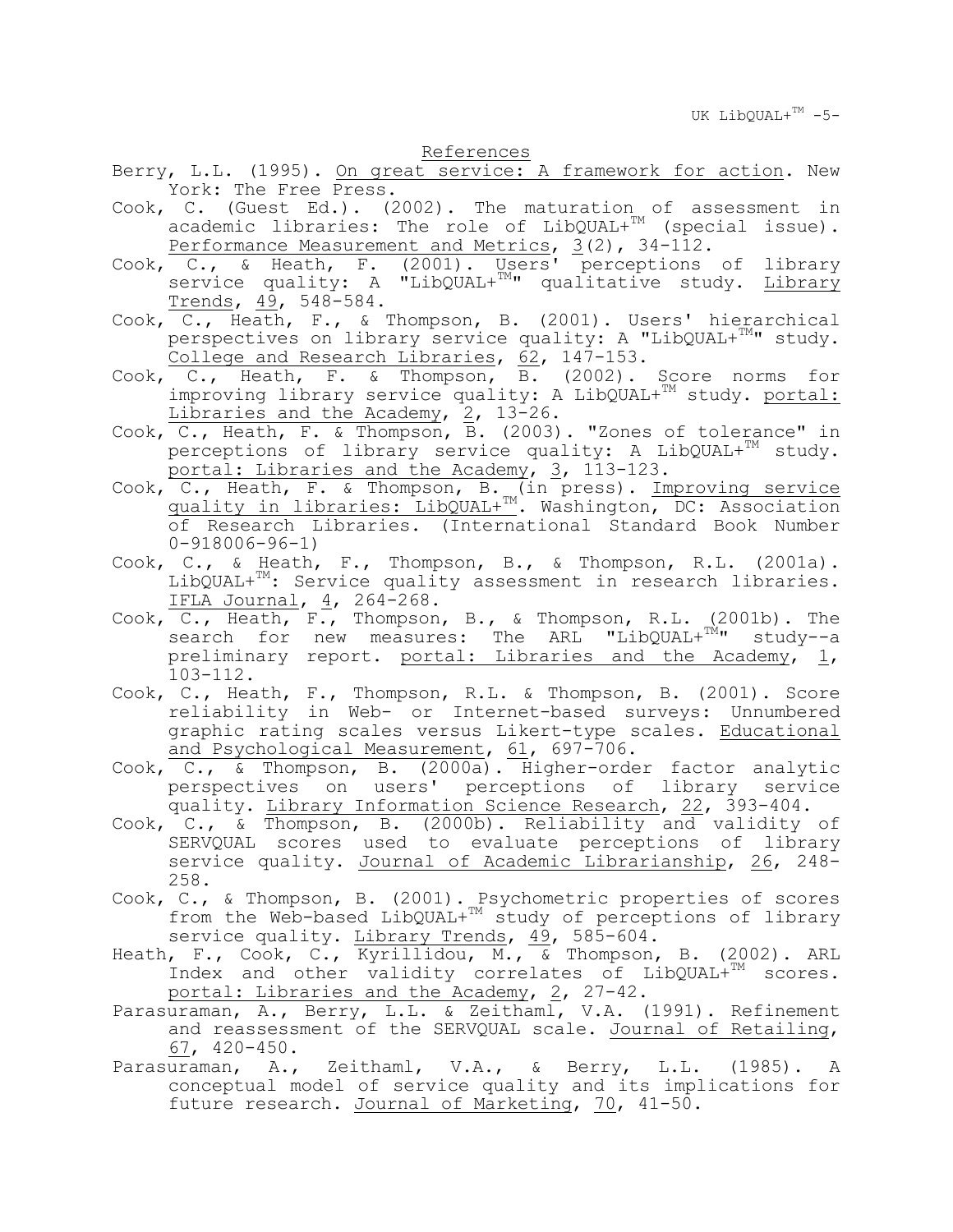UK LibOUAL+ $TM -6-$ 

- Parasuraman, A., Zeithaml, V.A., & Berry, L.L. (1994). Alternative scales for measuring service quality: A comparative assessment based on psychometric and diagnostic criteria. Journal of Retailing, 49, 201-230.
- Snyder, C. A. (2002). Measuring library service quality with a focus on the LibQUAL+TM project: An interview with Fred Heath. Library Administration & Management, 16, 4-7.
- Thompson, B. (Ed.). (2002). Score reliability: Contemporary thinking on reliability issues. Newbury Park, CA: Sage.
- Thompson, B. (in press). Exploratory and confirmatory factor analysis: Understanding concepts and applications. Washington, DC: American Psychological Association.
- Thompson, B., & Cook, C. (2002). Stability of the reliability of LibQUAL+TM scores: A "Reliability Generalization" metaanalysis study. Educational and Psychological Measurement, 62, 735-743.
- Thompson, B., Cook, C., & Heath, F. (2001). How many dimensions does it take to measure users' perceptions of libraries?: A "LibQUAL+ $^{TM}$ " study. portal: Libraries and the Academy, 1, 129-138.
- Thompson, B., Cook, C., & Heath, F. (2003). Structure of perceptions of service quality in libraries: A LibQUAL+<sup>TM</sup> study. Structural Equation Modeling, 10, 456-464.
- Thompson, B., Cook, C. & Heath, F. (in press). A short form of the LibQUAL+<sup>TM</sup> protocol assessing users' perceptions of library<br>service quality. Library Quarterly.
- Thompson, B., Cook, C., & Thompson, R.L. (2002). Reliability and structure of LibQUAL+TM scores: Measuring perceived library service quality. portal: Libraries and the Academy, 2, 3-12.
- Thompson, B., & Levitov, J.E. (1985). Using microcomputers to score and evaluate test items. Collegiate Microcomputer, 3, 163-168.
- Thompson, B., & Vacha-Haase, T. (2000). Psychometrics is datametrics: The test is not reliable. Educational and Psychological Measurement, 60, 174-195.
- Zeithaml, V.A., Parasuraman, A., & Berry, L.L. (1990). Delivering quality service: Balancing customer perceptions and expectations. New York: Free Press.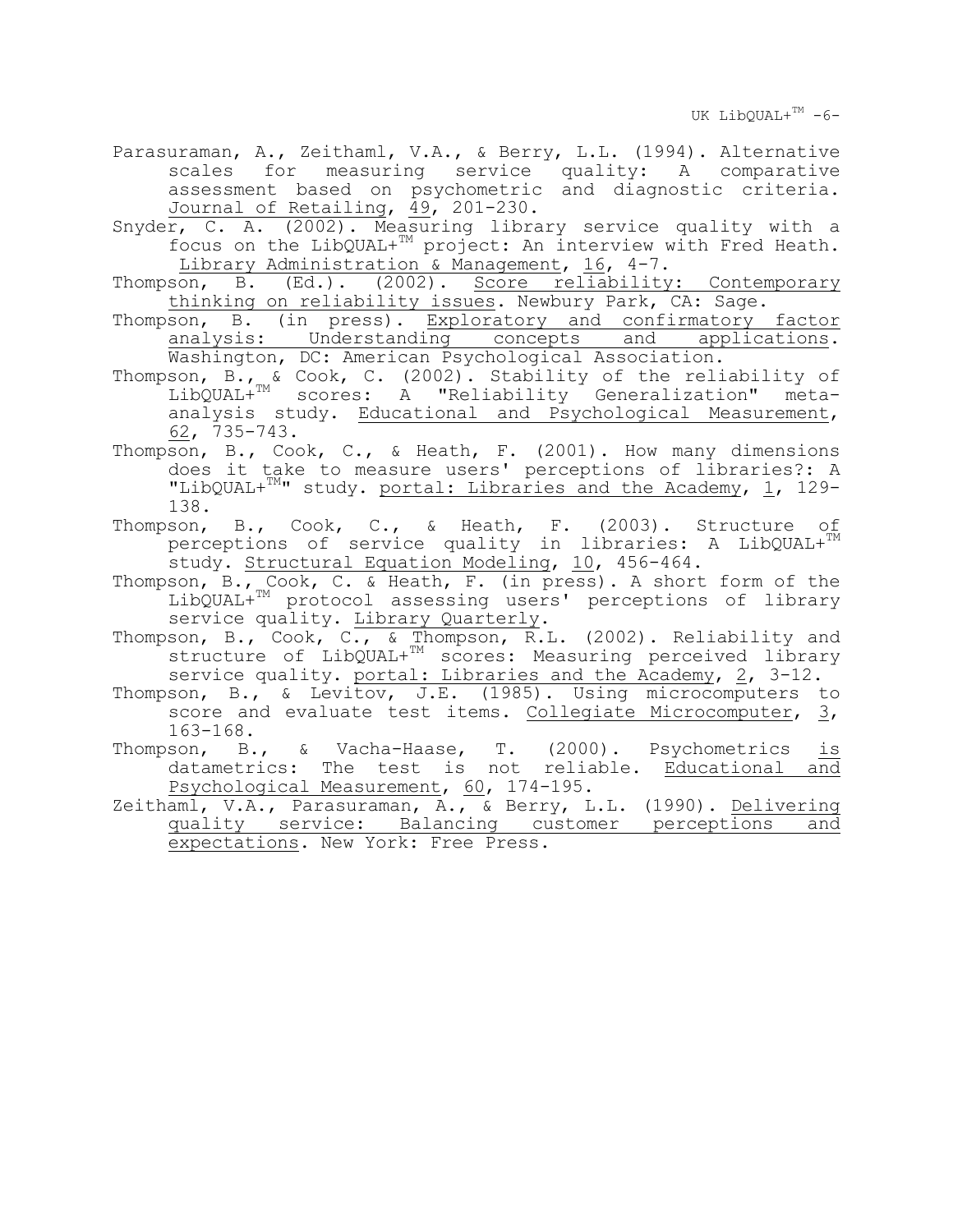Table 1 Cronbach's  $\alpha$  for Subscale and Total Scores in Three Language Administrations

|                                 |                 | LibQUAL+ <sup>TM</sup> Subscale |                                              |            |            |  |
|---------------------------------|-----------------|---------------------------------|----------------------------------------------|------------|------------|--|
| Group                           | n               |                                 | Service Info. Lib as<br>Affect Control Place |            | TOTAL      |  |
|                                 |                 |                                 |                                              |            |            |  |
| American (all)<br>British (all) | 59,318<br>6,773 | .95<br>.93                      | .91<br>.87                                   | .88<br>.81 | .96<br>.94 |  |
| French (all)                    | 172             | . 95                            | .90                                          | .89        | . 95       |  |

Table 2

Item Analysis Statistics for the 22 Items and the Total Score

| Item     | "Corrected"<br>Item-<br>Total<br>Correlation | alpha<br>if Item<br>Deleted |  |
|----------|----------------------------------------------|-----------------------------|--|
| SA01BPER | .6431                                        | .9370                       |  |
| SA04BPER | .6832                                        | .9364                       |  |
| SA07BPER | .7191                                        | .9359                       |  |
| SA10BPER | .7166                                        | .9360                       |  |
| SA12BPER | .6769                                        | .9365                       |  |
| SA15BPER | .7140                                        | .9360                       |  |
| SA17BPER | .6590                                        | .9367                       |  |
| SA20BPER | .6942                                        | .9362                       |  |
| SA23BPER | .7335                                        | .9357                       |  |
| PC02BPER | .5770                                        | .9380                       |  |
| PC11BPER | .5603                                        | .9382                       |  |
| PC16BPER | .6675                                        | .9367                       |  |
| PC21BPER | .7108                                        | .9363                       |  |
| PC25BPER | .5400                                        | .9387                       |  |
| IA03BPER | .5271                                        | .9389                       |  |
| IA14BPER | .6254                                        | .9373                       |  |
| IA18BPER | .6500                                        | .9370                       |  |
| LP05BPER | .4431                                        | .9408                       |  |
| LP09BPER | .5970                                        | .9377                       |  |
| LP13BPER | .6458                                        | .9370                       |  |
| LP19BPER | .4667                                        | .9404                       |  |
| LP24BPER | .6537                                        | .9368                       |  |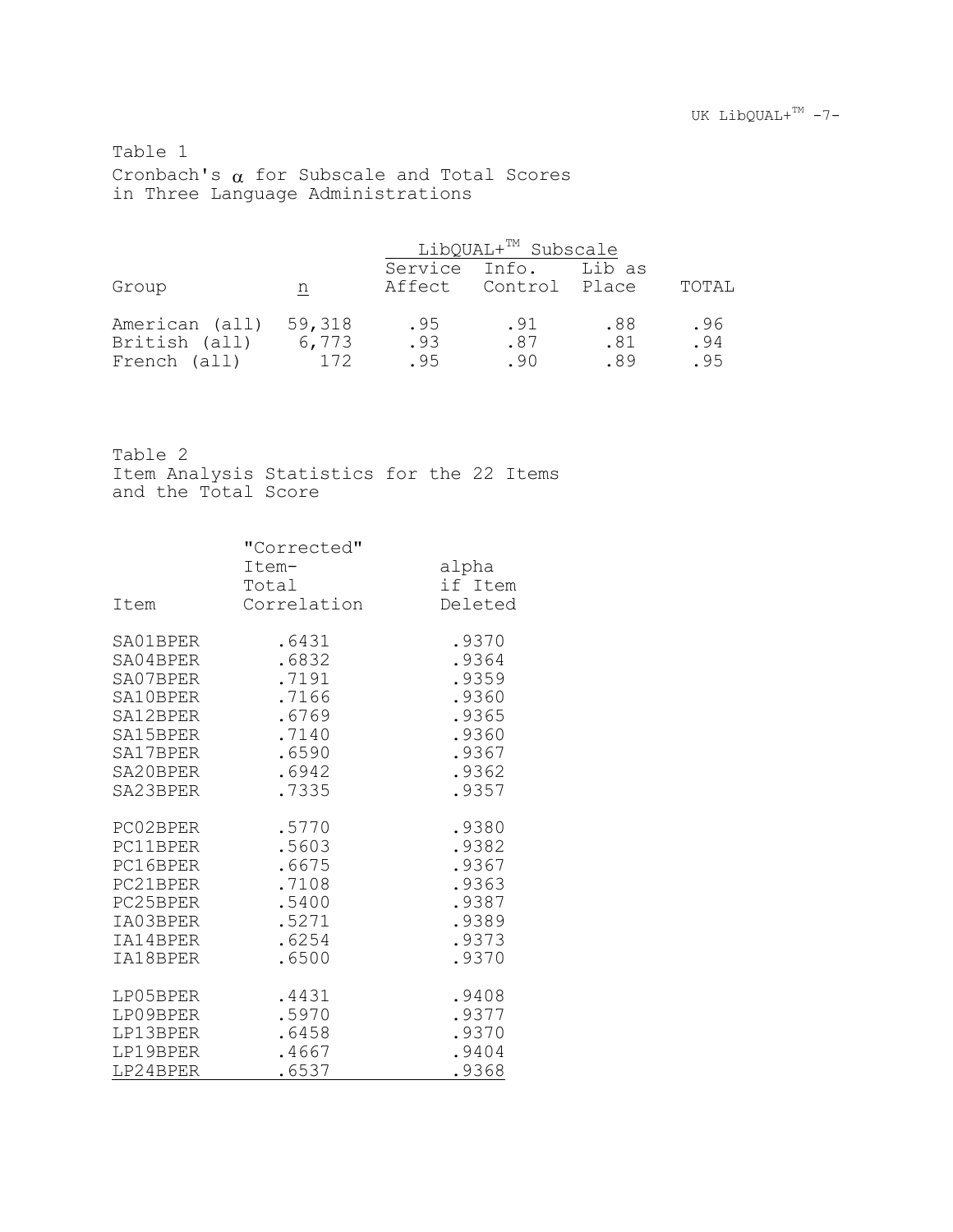Note.  $\underline{n}$  = 6,773;  $\alpha$  = .9400 for all 22 items.